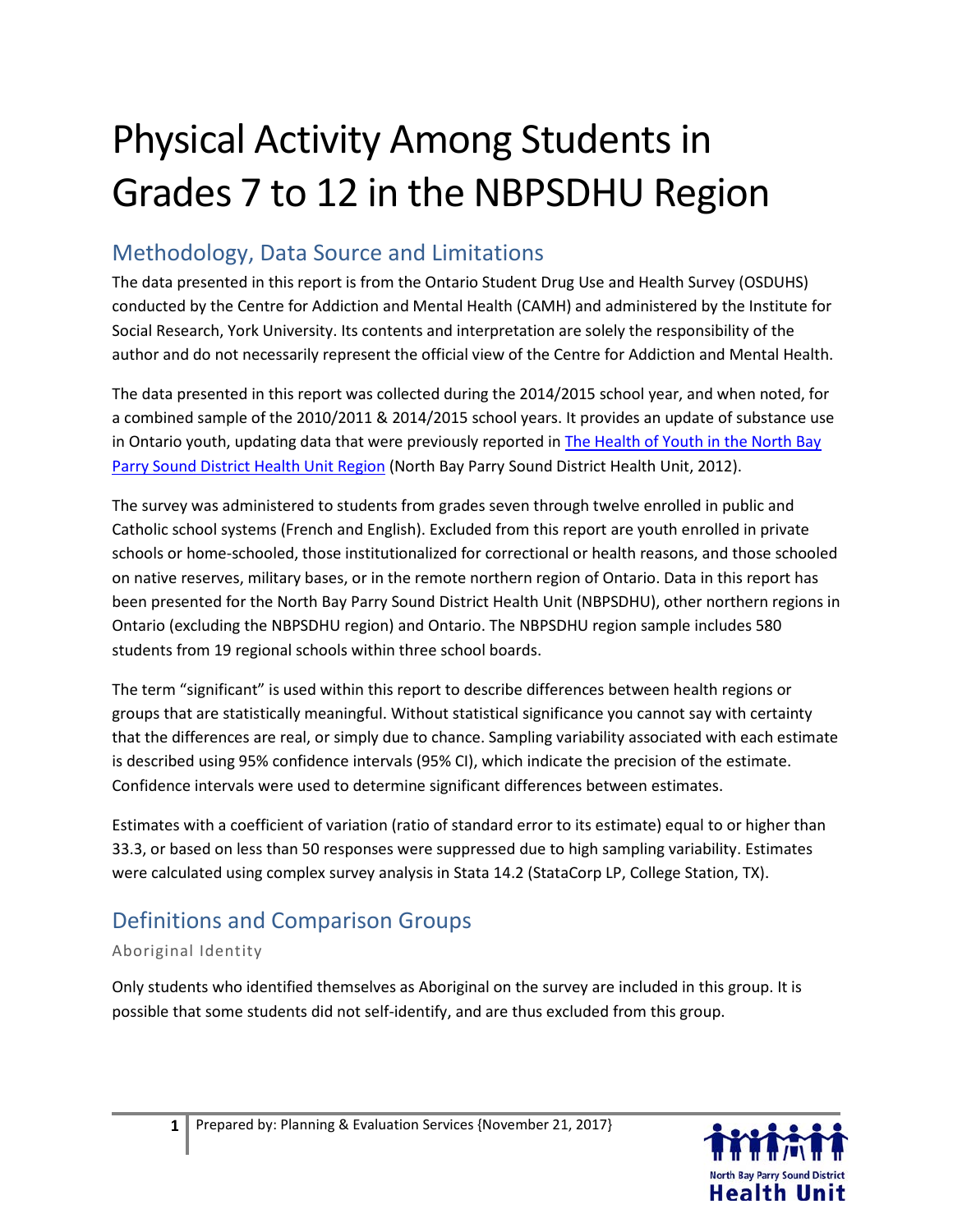Perceived Socio-Economic Status (SES)

Students were asked to identify where they thought their family would be on the SES ladder, on a scale from 1 to 10, with 1 being "worst off", and 10 being "best off". Students who selected a rating of 1-6 were considered to be of low SES, while students who selected 7-10 were considered to be of high SES.

#### Physical Activity

About one in four students in our region reported being physically active for at least 60 minutes a day during the previous seven days in 2014/15, similar to the percentage for other northern regions and Ontario (Table 1). This percentage has not changed between 2010/11 and 2014/15 school years in any of the three regions.

Data from 2010/11 & 2014/15 was combined to analyze those who reported being physically active in the previous seven days among selected demographic subgroups (Tables 2 through 7). Significantly higher percentages of students whose mothers had university level educations were physically active compared to students whose mothers had high school or less than a high school education, in our region and Ontario respectively (see Table 6). Among Ontario students, about 27% of male students were physically active compared to 16% of female students, and 26% of elementary students were physically active compared to 21% of secondary students (Table 2).

| Days physically active at | <b>NBPSDHU Region</b> | <b>Other Northern</b> | Ontario      |
|---------------------------|-----------------------|-----------------------|--------------|
| least 60 minutes          |                       | <b>Regions</b>        |              |
| 0 days                    | F                     | 6.0                   | 6.4          |
|                           |                       | (4.3, 8.4)            | (5.5, 7.5)   |
| 1 day                     | 5.6 <sup>E</sup>      | 6.3                   | 6.0          |
|                           | (3.3, 9.5)            | (4.5, 8.6)            | (5.3, 6.8)   |
| 2 days                    | 7.0 <sup>E</sup>      | 7.6 <sup>E</sup>      | 8.6          |
|                           | (4.7, 10.5)           | (5.2, 11)             | (7.7, 9.6)   |
| 3 days                    | $14.4^E$              | 10.4                  | 12.2         |
|                           | (9.4, 21.4)           | (8.1, 13.2)           | (11.3, 13.2) |
| 4 days                    | 14.5 <sup>E</sup>     | 11.8                  | 14.0         |
|                           | (9.5, 21.5)           | (9.2, 15.0)           | (12.8, 15.3) |
| 5 days                    | 16.2                  | 20.2                  | 18.7         |
|                           | (12.7, 20.4)          | (16.2, 24.8)          | (17.5, 19.9) |
| 6 days                    | 10.3 <sup>E</sup>     | 13.3                  | 11.8         |
|                           | (6, 17.1)             | (10.7, 16.4)          | (10.7, 13.0) |
| 7 days                    | 24.2                  | 24.4                  | 22.3         |
|                           | (19.7, 29.2)          | (20.8, 28.4)          | (20.7, 23.9) |

| Table 1. Percentage (95% CI) of Students Physically Active by Number of Days They Were Physically |
|---------------------------------------------------------------------------------------------------|
| Active for at Least 60 Minutes in the Previous Seven Days & Region, 2014/15                       |

E Interpret with caution; the estimate is associated with high sampling variability

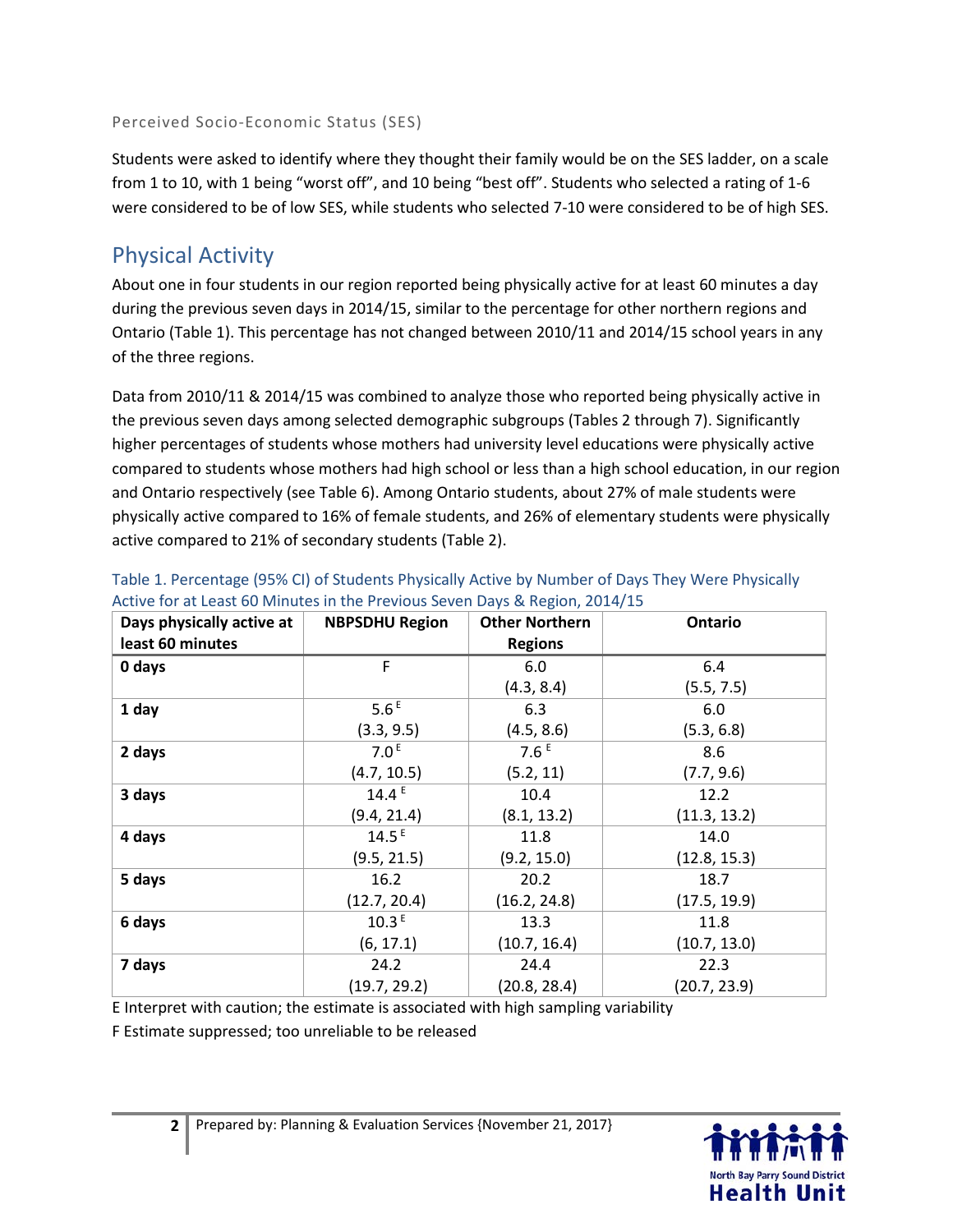| Gender         | <b>NBPSDHU Region</b> | <b>Other Northern</b><br><b>Regions</b> | <b>Ontario</b> |
|----------------|-----------------------|-----------------------------------------|----------------|
| <b>Males</b>   | 27.0                  | $30.5 \pm$                              | $27.0 \pm$     |
|                | (23.1, 31.4)          | (27.7, 33.4)                            | (25.4, 28.7)   |
| <b>Females</b> | 20.4                  | 18.5                                    | 16.2           |
|                | (15.7, 26.0)          | (16.0, 21.2)                            | (15.0, 17.5)   |

Table 2. Percentage (95% CI) of Students Who Were Physically Active for at Least 60 Minutes a Day During All of the Previous Seven Days, by Gender & Region, 2010/11 & 2014/15 Combined

‡ Estimate is significantly different from females in the same region

Table 3. Percentage (95% CI) of Students Who Were Physically Active for at Least 60 Minutes a Day During All of the Previous Seven Days, by Grade Level & Region, 2010/11 & 2014/15 Combined

| <b>Grade Level</b>   | <b>NBPSDHU Region</b> | <b>Other Northern</b><br><b>Regions</b> | <b>Ontario</b> |
|----------------------|-----------------------|-----------------------------------------|----------------|
| Grades 7 - 8         | 32.7                  | 28.7                                    | $25.5 \pm$     |
|                      | (25.8, 40.4)          | (25.1, 32.6)                            | (23.5, 27.6)   |
| <b>Grades 9 - 12</b> | 21.2                  | 23.0                                    | 20.5           |
|                      | (17.2, 25.8)          | (20.2, 26.2)                            | (19.2, 21.8)   |

‡ Estimate is significantly different from students in grades 7 & 8 in the same region

Table 4. Percentage (95% CI) of Students Who Were Physically Active for at Least 60 Minutes a Day During All of the Previous Seven Days, by Aboriginal Identity & Region, 2010/11 & 2014/15 Combined

| <b>Aboriginal identity</b> | <b>NBPSDHU Region</b> | <b>Other Northern</b><br><b>Regions</b> | Ontario      |
|----------------------------|-----------------------|-----------------------------------------|--------------|
| Aboriginal                 | 19.8                  | 19.3                                    |              |
|                            | (14.7, 26.0)          | (13.5, 26.8)                            |              |
| Non-Aboriginal             | 24.4                  | 25.1                                    | 21.8         |
|                            | (20.3, 29.0)          | (22.7, 27.6)                            | (20.7, 22.9) |

U - Estimate for combined sample unavailable as estimate changed significantly between 2010/11 & 2014/15 school years

Table 5. Percentage (95% CI) of Students Who Were Physically Active for at Least 60 Minutes a Day During All of the Previous Seven Days, by Perceived Socioeconomic Status & Region, 2010/11 & 2014/15 Combined

| <b>Perceived</b><br><b>Socioeconomic Status</b><br>(SES) | <b>NBPSDHU Region</b> | <b>Other Northern</b><br><b>Regions</b> | <b>Ontario</b> |
|----------------------------------------------------------|-----------------------|-----------------------------------------|----------------|
| Low SES                                                  | 19.5                  | 22.1                                    | 17.1           |
|                                                          | (14.4, 25.8)          | (17.9, 27.0)                            | (15.6, 18.8)   |
| <b>High SES</b>                                          | 25.3                  | 25.5                                    |                |
|                                                          | (20.9, 30.3)          | (22.4, 28.7)                            |                |

U - Estimate for combined sample unavailable as estimate changed significantly between 2010/11 & 2014/15 school years

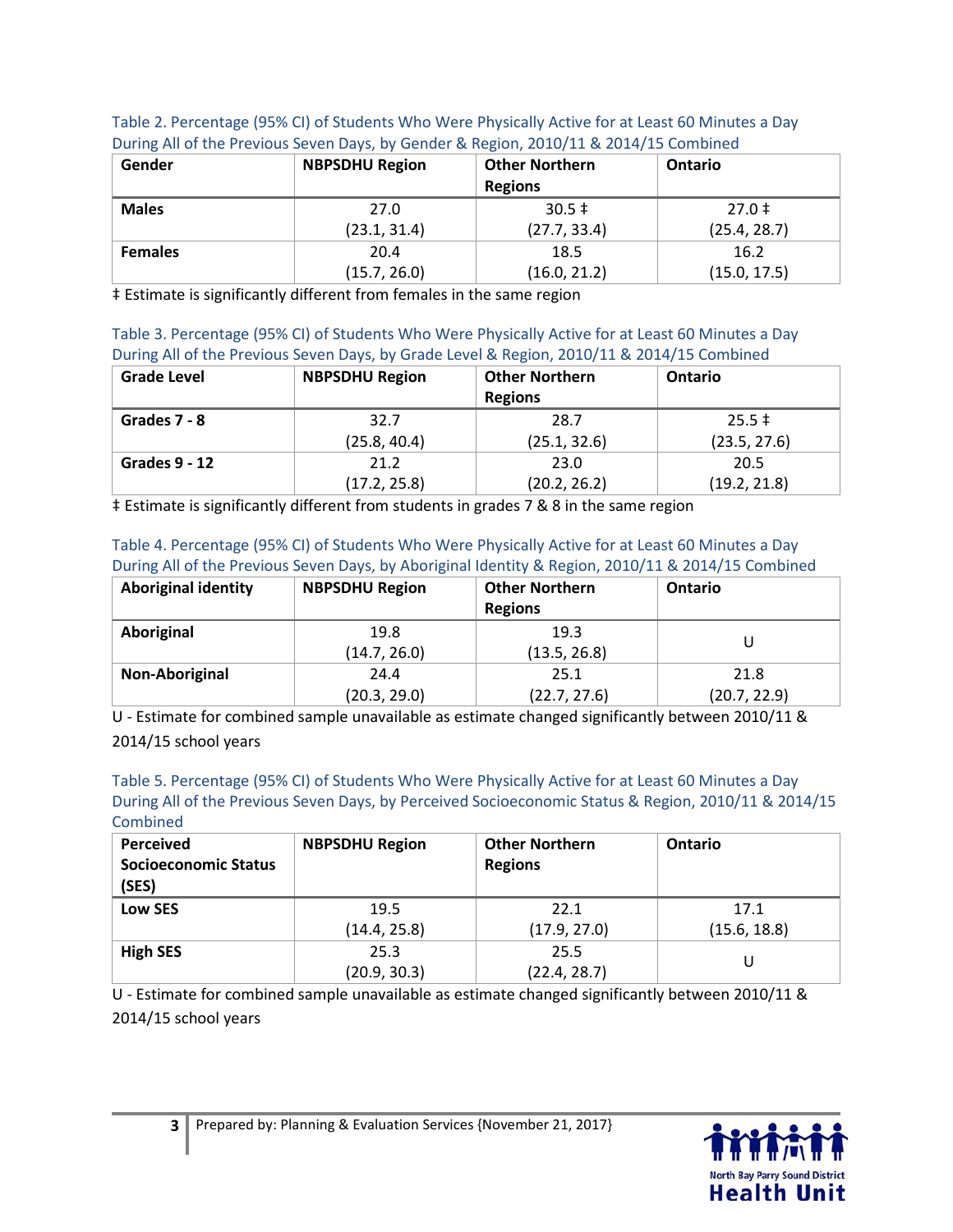Table 6. Percentage (95% CI) of Students Who Were Physically Active for at Least 60 Minutes a Day During All of the Previous Seven Days, by Highest Level of Maternal Education Completed & Region, 2010/11 & 2014/15 Combined

| <b>Highest level of</b><br>maternal education<br>completed | <b>NBPSDHU Region</b> | <b>Other Northern</b><br><b>Regions</b> | Ontario      |
|------------------------------------------------------------|-----------------------|-----------------------------------------|--------------|
| <b>University</b>                                          | $31.0 \;{\rm{!}}$     | 28.8                                    | $24.7 \pm$   |
|                                                            | (25.4, 37.2)          | (24.1, 34.1)                            | (23.1, 26.3) |
| College                                                    | 21.4                  | 23.9                                    | 20.7         |
|                                                            | (16.9, 26.9)          | (19.4, 29.1)                            | (18.8, 22.7) |
| <b>High school</b>                                         | $11.1^E$              | 21.8 <sup>E</sup>                       | 18.6         |
|                                                            | (7.1, 17.1)           | (13.9, 32.6)                            | (15.8, 21.7) |
| Less than high school                                      | F                     | $17.7^E$                                | 17.6         |
|                                                            |                       | (10.0, 29.3)                            | (14.0, 22.0) |

E Interpret with caution; the estimate is associated with high sampling variability

F Estimate suppressed; too unreliable to be released

‡ Estimate is significantly different from students those whose mothers had completed a high school education or lower level of education, in the same region

Table 7. Percentage (95% CI) of Students Who Were Physically Active for at Least 60 Minutes a Day During All of the Previous Seven Days, by Highest Level of Paternal Education Completed & Region, 2010/11 & 2014/15 Combined

| <b>Highest level of</b><br>paternal education<br>completed | <b>NBPSDHU Region</b> | <b>Other Northern</b><br><b>Regions</b> | Ontario      |
|------------------------------------------------------------|-----------------------|-----------------------------------------|--------------|
| <b>University</b>                                          | $34.0*$               | $31.4 \;{\rm \ddagger}$                 | $25.0 \pm$   |
|                                                            | (27.3, 41.3)          | (26.4, 36.8)                            | (23.3, 26.7) |
| College                                                    | 20.0                  | $27.8 \pm$                              | 21.7         |
|                                                            | (15.6, 25.2)          | (23.5, 32.5)                            | (19.7, 23.8) |
| <b>High school</b>                                         | $13.6^{E}$            | 22.4                                    | 20.1         |
|                                                            | (9.3, 19.4)           | (16.8, 29.3)                            | (18.1, 22.2) |
| Less than high school                                      | 24.9 <sup>E</sup>     | 13.9 <sup>E</sup>                       | 17.6         |
|                                                            | (15.0, 38.3)          | (8.3, 22.4)                             | (14.9, 20.6) |

E Interpret with caution; the estimate is associated with high sampling variability

‡ Estimate is significantly different from students those whose fathers had less than a high school education, in the same region

\* Estimate is significantly different from provincial estimate

## Physical education at school

Frequency of physical education at school was defined as *the number of days during the previous five school days when the student participated in physical activity for at least 20 minutes that increased their heart rate and made them breathe hard some of the time in physical education class at school.* 

Almost one of every two students in our region reported no physical activity at school as defined above (46.4%; 95% CI: 37.8-55.4), similar to the percentage for students in other northern regions (41.2%; 95%

**4** Prepared by: Planning & Evaluation Services {November 21, 2017}

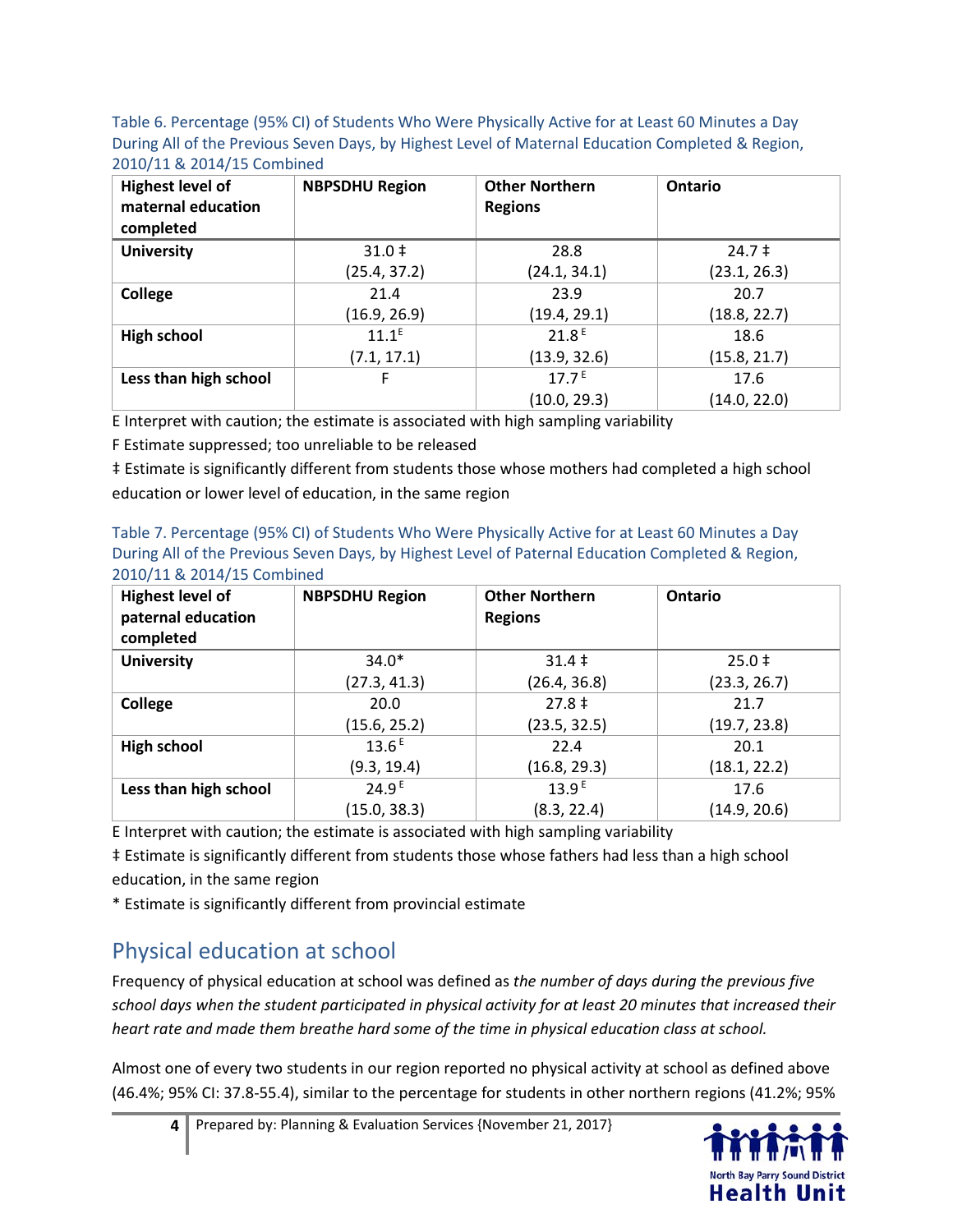CI: 35.9-46.8) and Ontario (41.9%; 95% CI: 38.3-45.5). This percentage has not changed between 2010/11 and 2014/15 school years in our region or Ontario, but has decreased by about 10% in other northern regions. Most of those who have not been physically active were not enrolled in a physical education class (Table 8).

Data from 2010/11 & 2014/15 was combined to analyze no physical activity at school by selected demographic subgroups (Tables 9 through 12). In all three regions, about one in ten students in grades 7 & 8 reported no physical activity at school, significantly lower compared to secondary students where six in 10 reported no physical activity (Table 10). In Ontario, about half of students with low perceived socioeconomic status had no physical activity at school compared to about 40% of students with high perceived socioeconomic status (Table 12).

| Days participated in<br>physical activity in<br>physical education | <b>NBPSDHU Region</b> | <b>Other Northern</b><br><b>Regions</b> | Ontario      |
|--------------------------------------------------------------------|-----------------------|-----------------------------------------|--------------|
| class                                                              |                       |                                         |              |
| Not enrolled in                                                    | 43.7                  | 37.5                                    | 38.0         |
| physical education                                                 | (34.4, 53.4)          | (32.3, 43.1)                            | (34.5, 41.7) |
| now                                                                |                       |                                         |              |
| 0 days                                                             | 2.8 <sup>E</sup>      | 3.7 <sup>E</sup>                        | 3.8          |
|                                                                    | (1.5, 5.2)            | (2.3, 5.8)                              | (3.1, 4.7)   |
| 1 day                                                              | 4.1 <sup>E</sup>      | 5.8 <sup>E</sup>                        | 4.7          |
|                                                                    | (2.5, 6.6)            | (3.1, 10.8)                             | (3.9, 5.5)   |
| 2 days                                                             | 7.1 <sup>E</sup>      | 6.6E                                    | 9.0          |
|                                                                    | (4.3, 11.6)           | (4.2, 10.2)                             | (7.7, 10.5)  |
| 3 days                                                             | 12.7 <sup>E</sup>     | 9.6E                                    | 9.2          |
|                                                                    | (8.7, 18.3)           | (6.3, 14.4)                             | (7.9, 10.6)  |
| 4 days                                                             | 3.5 <sup>E</sup>      | 7.1 <sup>E</sup>                        | 6.9          |
|                                                                    | (1.9, 6.5)            | (4.9, 10.1)                             | (6.0, 7.9)   |
| 5 days                                                             | 26.1E                 | 29.7                                    | 28.4         |
|                                                                    | (17.9, 36.3)          | (25.0, 34.8)                            | (25.5, 31.5) |

Table 8. Percentage (95% CI) of Students by Number of Days They Participated in Physical Activity for at Least 20 Minutes in a Physical Education Class at School & Region, 2014/15

E Interpret with caution; the estimate is associated with high sampling variability

Table 9. Percentage (95% CI) of Students Who Reported No Physical Activity For at Least 20 Minutes in a Physical Education Class at School in the Previous Five School Days, by Gender & Region, 2010/11 & 2014/15 Combined

| Gender         | <b>NBPSDHU Region</b> | <b>Other Northern</b><br><b>Regions</b> | <b>Ontario</b> |
|----------------|-----------------------|-----------------------------------------|----------------|
| <b>Males</b>   | 47.1                  | 43.6                                    | 41.8           |
|                | (37.9, 56.5)          | (37.5, 49.8)                            | (39.1, 44.6)   |
| <b>Females</b> | 53.7                  | 48.4                                    |                |
|                | (45.8, 61.5)          | (42.7, 54.1)                            |                |

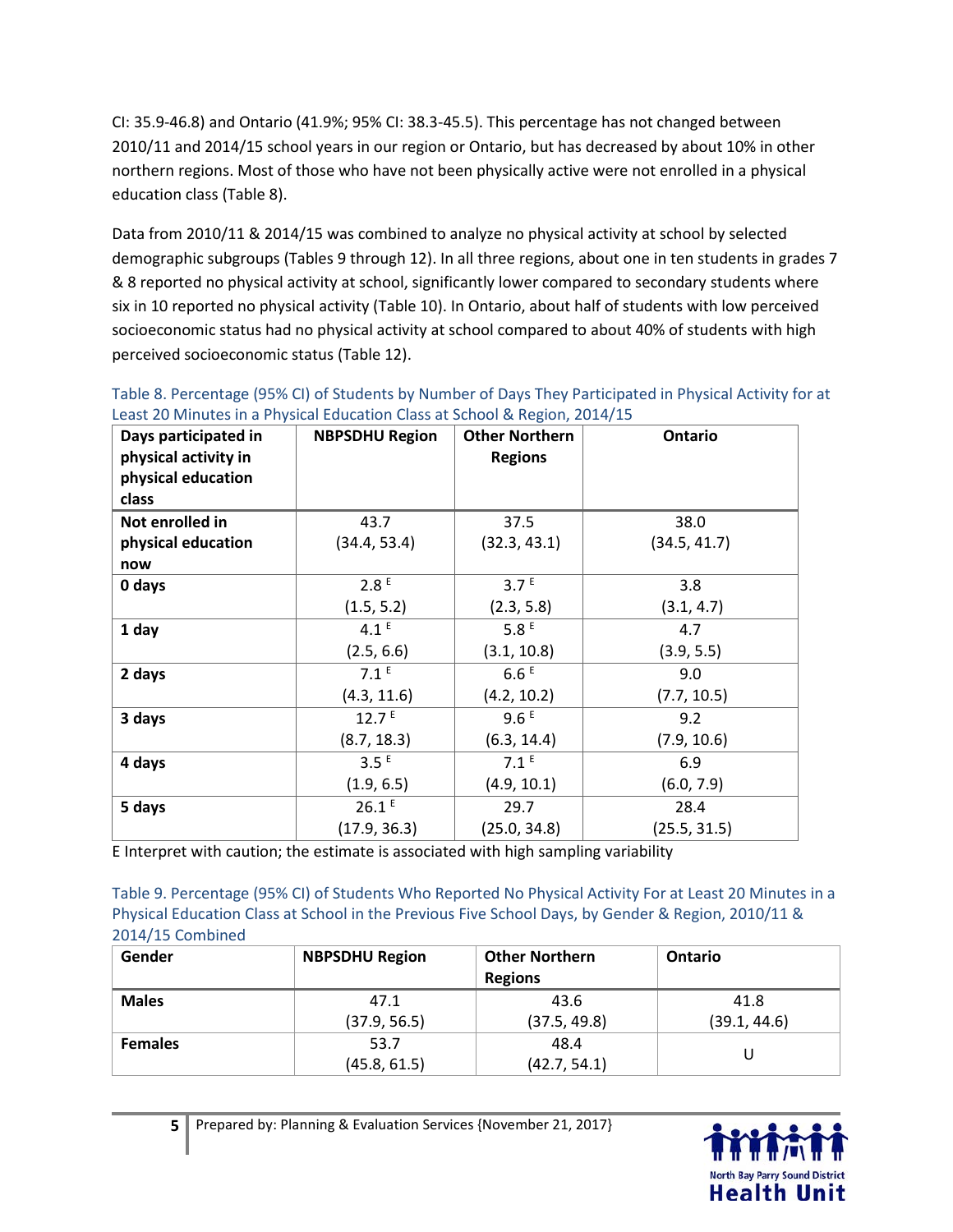U - Estimate for combined sample unavailable as estimate changed significantly between 2010/11 & 2014/15 school years

Table 10. Percentage (95% CI) of Students Who Reported No Physical Activity For at Least 20 Minutes in a Physical Education Class at School in the Previous Five School Days, by Grade Level & Region, 2010/11 & 2014/15 Combined

| <b>Grade Level</b>   | <b>NBPSDHU Region</b> | <b>Other Northern</b><br><b>Regions</b> | <b>Ontario</b> |
|----------------------|-----------------------|-----------------------------------------|----------------|
| Grades 7 - 8         | 9.3 $E_{\pm}$         | 10.6                                    | 11.9           |
|                      | (6.1, 14.1)           | (7.9, 14.1)                             | (10.4, 13.7)   |
| <b>Grades 9 - 12</b> | 62.5                  | $60.0 \pm$                              | $56.8 \pm$     |
|                      | (56.8, 67.9)          | (54.9, 64.8)                            | (53.6, 59.9)   |

‡ Estimate is significantly different from students in grades 7 & 8 in the same region

E Interpret with caution; the estimate is associated with high sampling variability

Table 11. Percentage (95% CI) of Students Who Reported No Physical Activity For at Least 20 Minutes in a Physical Education Class at School in the Previous Five School Days, by Aboriginal Identity & Region, 2010/11 & 2014/15 Combined

| <b>Aboriginal identity</b> | <b>NBPSDHU Region</b> | <b>Other Northern</b><br><b>Regions</b> | <b>Ontario</b> |
|----------------------------|-----------------------|-----------------------------------------|----------------|
| Aboriginal                 | 51.7                  | 47.0                                    | 43.3           |
|                            | (42.7, 60.5)          | (36.6, 57.7)                            | (36.5, 50.3)   |
| Non-Aboriginal             | 50.1                  | 45.9                                    | 45.2           |
|                            | (43, 57.2)            | (41.2, 50.7)                            | (42.2, 48.3)   |

Table 12. Percentage (95% CI) of Students Who Reported No Physical Activity For at Least 20 Minutes in a Physical Education Class at School in the Previous Five School Days, by Perceived Socioeconomic Status & Region, 2010/11 & 2014/15 Combined

| <b>Perceived</b><br><b>Socioeconomic Status</b><br>(SES) | <b>NBPSDHU Region</b> | <b>Other Northern</b><br><b>Regions</b> | Ontario      |
|----------------------------------------------------------|-----------------------|-----------------------------------------|--------------|
| Low SES                                                  | 54.3                  | 49.7                                    | $49.9 \pm$   |
|                                                          | (44.6, 63.7)          | (43.0, 56.4)                            | (46.3, 53.4) |
| <b>High SES</b>                                          | 48.9                  | 44.6                                    | 43.1         |
|                                                          | (41.4, 56.4)          | (39.7, 49.5)                            | (40.1, 46.2) |

‡ Estimate is significantly different from students with high perceived socioeconomic status, in the same region

## Active transportation to school

About half of all students in our region usually travel to school on a school bus, significantly higher compared to students in Ontario where about one in four come to school in a school bus (Table 13). About one in eight students in our region and other northern regions walk to school, significantly lower compared to students in Ontario where about one in four walk to school.

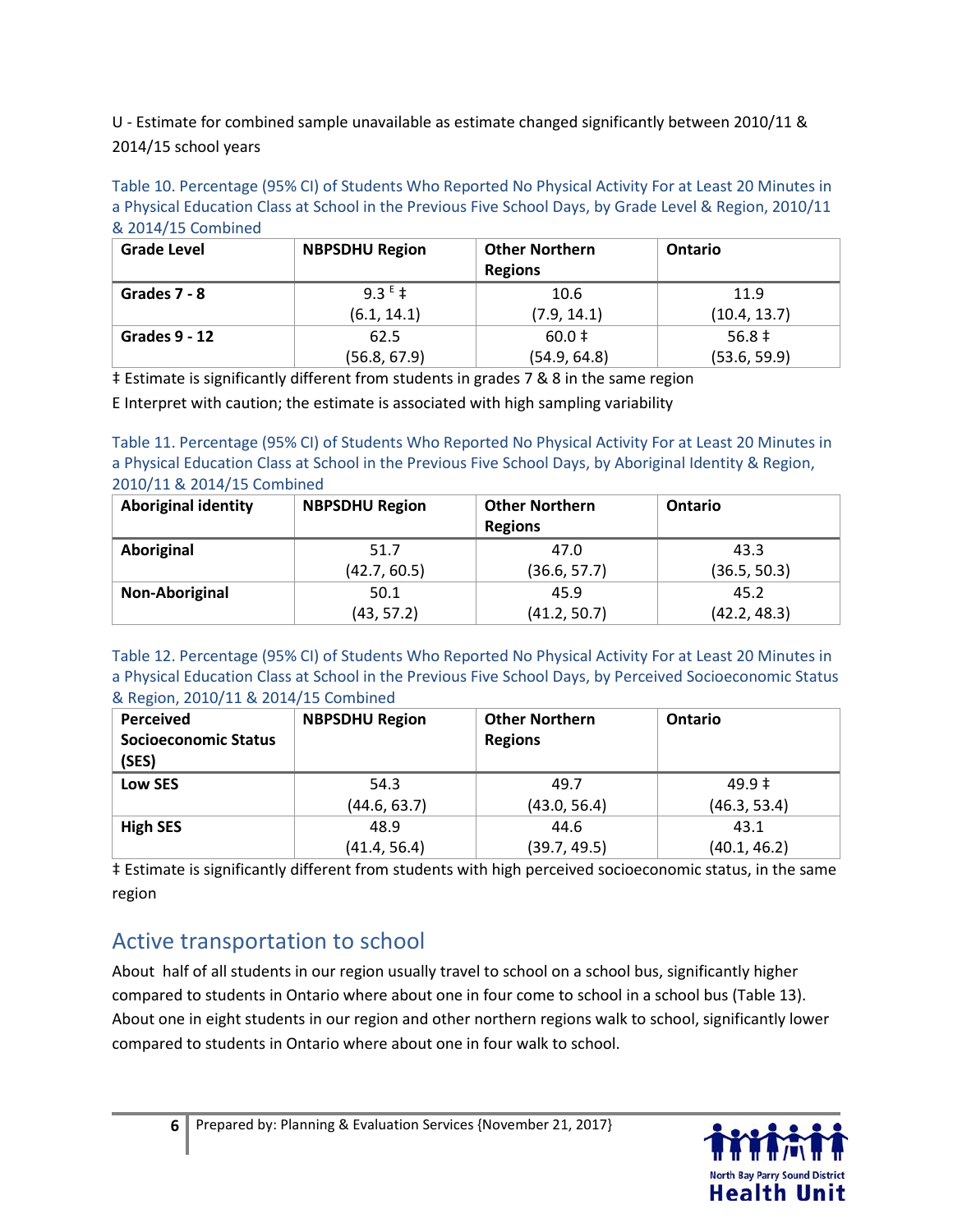About one in eight in our region travelled to school by walking or bicycling (17.7%; 95% CI: 11.3-23.7), similar to students of other northern regions (14.0%; 95% CI: 11.0-17.9) but significantly lower compared to Ontario students (24.4%; 95% CI: 21.5-27.5). This percentage has not changed between 2010/11 and 2014/15 school years within all three regions.

Data from 2010/11 & 2014/15 was combined to analyze active transportation (i.e., walking or bicycling to school) among selected demographic subgroups (Tables 14 through 19). Significantly lower percentages of female, elementary, non-Aboriginal students and students with high socio-economic status in our region walked or bicycled to school compared to students in Ontario (Tables 14, 15, 16, & 17, respectively). In our region, about one in eight students whose mother had a university or college education walked or bicycled to school, significantly lower compared to students whose mother had less than a high school education where one in two walked or biked to school (interpret estimate with caution as it is associated with high sampling variability; Table 18).

| Method of usual          | <b>NBPSDHU Region</b> | <b>Other Northern</b> | Ontario      |
|--------------------------|-----------------------|-----------------------|--------------|
| transportation to school |                       | <b>Regions</b>        |              |
| By car as a passenger    | $19.1^{A*}$           | 29.6                  | 31.8         |
|                          | (15.6, 23.1)          | (24.0, 36.0)          | (29.1, 34.5) |
| By car as a driver       | 4.1 <sup>E</sup>      | 10.4                  | 6.3          |
|                          | (2.3, 7.3)            | (6.8, 15.6)           | (5.2, 7.5)   |
| By school bus            | $53.9*$               | $41.7*$               | 25.7         |
|                          | (43.0, 64.5)          | (34.6, 49.2)          | (22.2, 29.5) |
| By public bus            | F                     | F                     | 9.5          |
|                          |                       |                       | (6.6, 13.4)  |
| <b>By walking</b>        | 15.0 <sup>E</sup>     | $13.1*$               | 23.5         |
|                          | (10.1, 21.7)          | (10.1, 16.9)          | (20.7, 26.5) |
| By bicycling             | F                     | F                     | 0.9          |
|                          |                       |                       | (0.6, 1.3)   |
| By subway or streetcar   |                       |                       | F            |
|                          |                       |                       |              |
| <b>Multiple answers</b>  | F                     | $2.0E*$               | 0.5          |
|                          |                       | (1.0, 3.9)            | (0.3, 0.8)   |
|                          |                       |                       |              |

Table 13. Percentage (95% CI) of Students by Their Method of Usual Transportation to School & Region, 2014/15

\* Estimate is significantly different from provincial estimate

Δ Estimate is significantly different from estimate for other northern regions

E Interpret with caution; the estimate is associated with high sampling variability

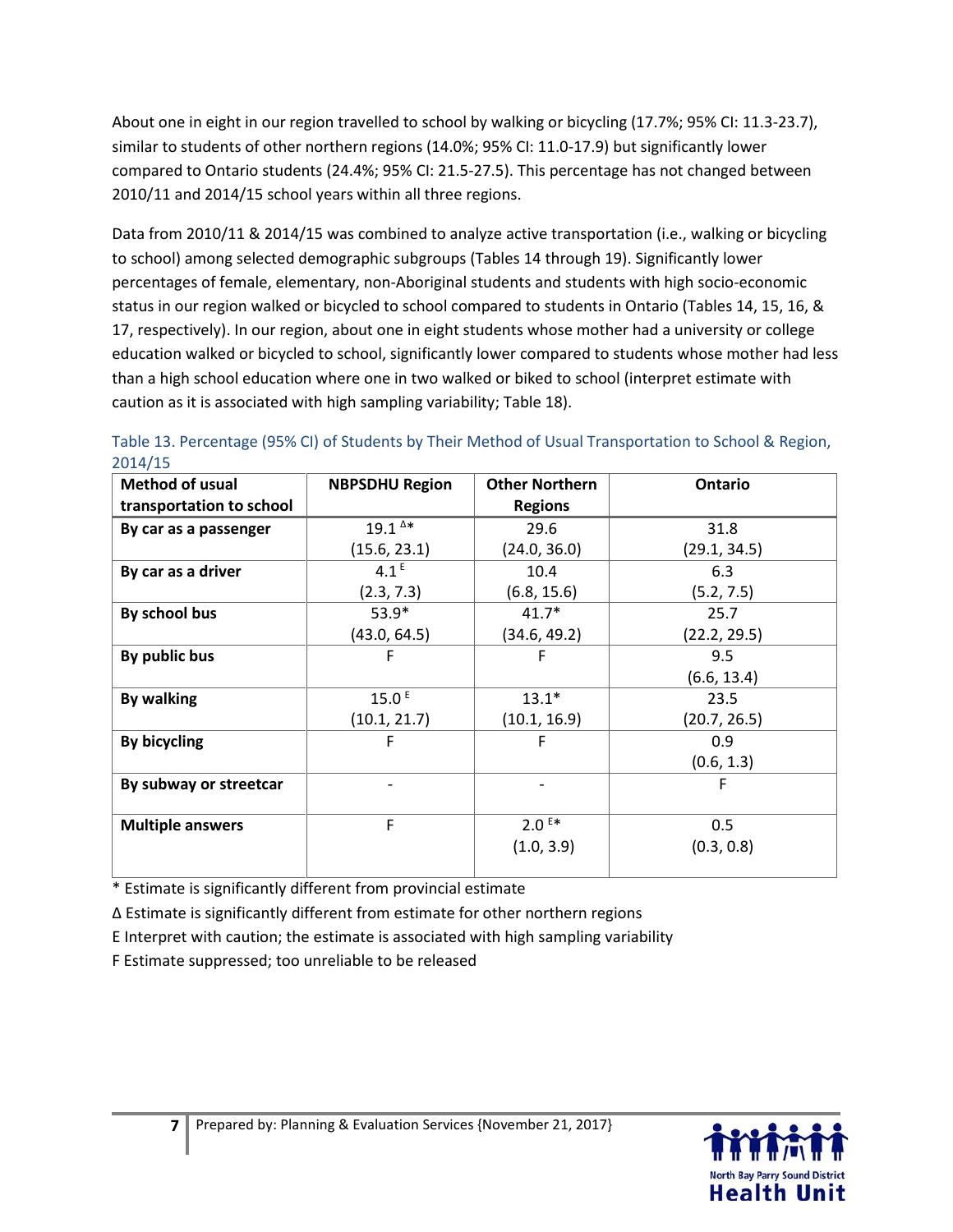Table 14. Percentage (95% CI) of Students Who Usually Walked or Bicycled to School, by Gender & Region, 2010/11 & 2014/15 Combined

| Gender         | <b>NBPSDHU Region</b> | <b>Other Northern</b><br><b>Regions</b> | <b>Ontario</b> |
|----------------|-----------------------|-----------------------------------------|----------------|
| <b>Males</b>   | 19.5                  | $16.5*$                                 | $26.6 \pm$     |
|                | (15.0, 24.9)          | (12.1, 22.0)                            | (24.2, 29.3)   |
| <b>Females</b> | $14.0*$               | $13.3*$                                 | 21.6           |
|                | (10.5, 18.5)          | (10.2, 17.1)                            | (19.6, 23.9)   |

\* Estimate is significantly different from provincial estimate

‡ Estimate is significantly different from females in the same region

| Table 15. Percentage (95% CI) of Students Who Usually Walked or Bicycled to School, by Grade Level & |  |
|------------------------------------------------------------------------------------------------------|--|
| Region, 2010/11 & 2014/15 Combined                                                                   |  |

| <b>Grade Level</b> | <b>NBPSDHU Region</b> | <b>Other Northern</b><br><b>Regions</b> | <b>Ontario</b> |
|--------------------|-----------------------|-----------------------------------------|----------------|
| Grades 7 - 8       | $18.2^{E*}$           | $20.4*$                                 | $34.5 \pm$     |
|                    | (12.6, 25.5)          | (16.1, 25.4)                            | (29.5, 39.9)   |
| Grades 9 - 12      | 16.4                  | $12.7*$                                 | 20.5           |
|                    | (12.0, 22.1)          | (9.1, 17.4)                             | (18.4, 22.7)   |

\* Estimate is significantly different from provincial estimate

‡ Estimate is significantly different from students in grades 7 & 8 in the same region

E Interpret with caution; the estimate is associated with high sampling variability

#### Table 16. Percentage (95% CI) of Students Who Usually Walked or Bicycled to School, by Aboriginal Identity & Region, 2010/11 & 2014/15 Combined

| <b>Aboriginal identity</b> | <b>NBPSDHU Region</b> | <b>Other Northern</b><br><b>Regions</b> | <b>Ontario</b> |
|----------------------------|-----------------------|-----------------------------------------|----------------|
| Aboriginal                 | 14.8                  | 15.9                                    | 22.7           |
|                            | (7.9, 25.9)           | (11.6, 21.4)                            | (16.6, 30.2)   |
| Non-Aboriginal             | $16.9*$               | $14.7*$                                 | 24.3           |
|                            | (13.2, 21.3)          | (11.6, 18.4)                            | (22.3, 26.5)   |

\* Estimate is significantly different from provincial estimate

#### Table 17. Percentage (95% CI) of Students Who Usually Walked or Bicycled to School, by Perceived Socioeconomic Status & Region, 2010/11 & 2014/15 Combined

| <b>Perceived</b><br><b>Socioeconomic Status</b><br>(SES) | <b>NBPSDHU Region</b> | <b>Other Northern</b><br><b>Regions</b> | Ontario      |
|----------------------------------------------------------|-----------------------|-----------------------------------------|--------------|
| Low SES                                                  | 21.8 <sup>E</sup>     | $16.4*$                                 | 26.9         |
|                                                          | (15.2, 30.2)          | (12.3, 21.7)                            | (24.2, 29.8) |
| <b>High SES</b>                                          | $14.5*$               | $14.1*$                                 | 23.1         |
|                                                          | (10.8, 19.3)          | (11.1, 17.6)                            | (20.9, 25.3) |

\* Estimate is significantly different from provincial estimate

E Interpret with caution; the estimate is associated with high sampling variability

8 Prepared by: Planning & Evaluation Services {November 21, 2017}

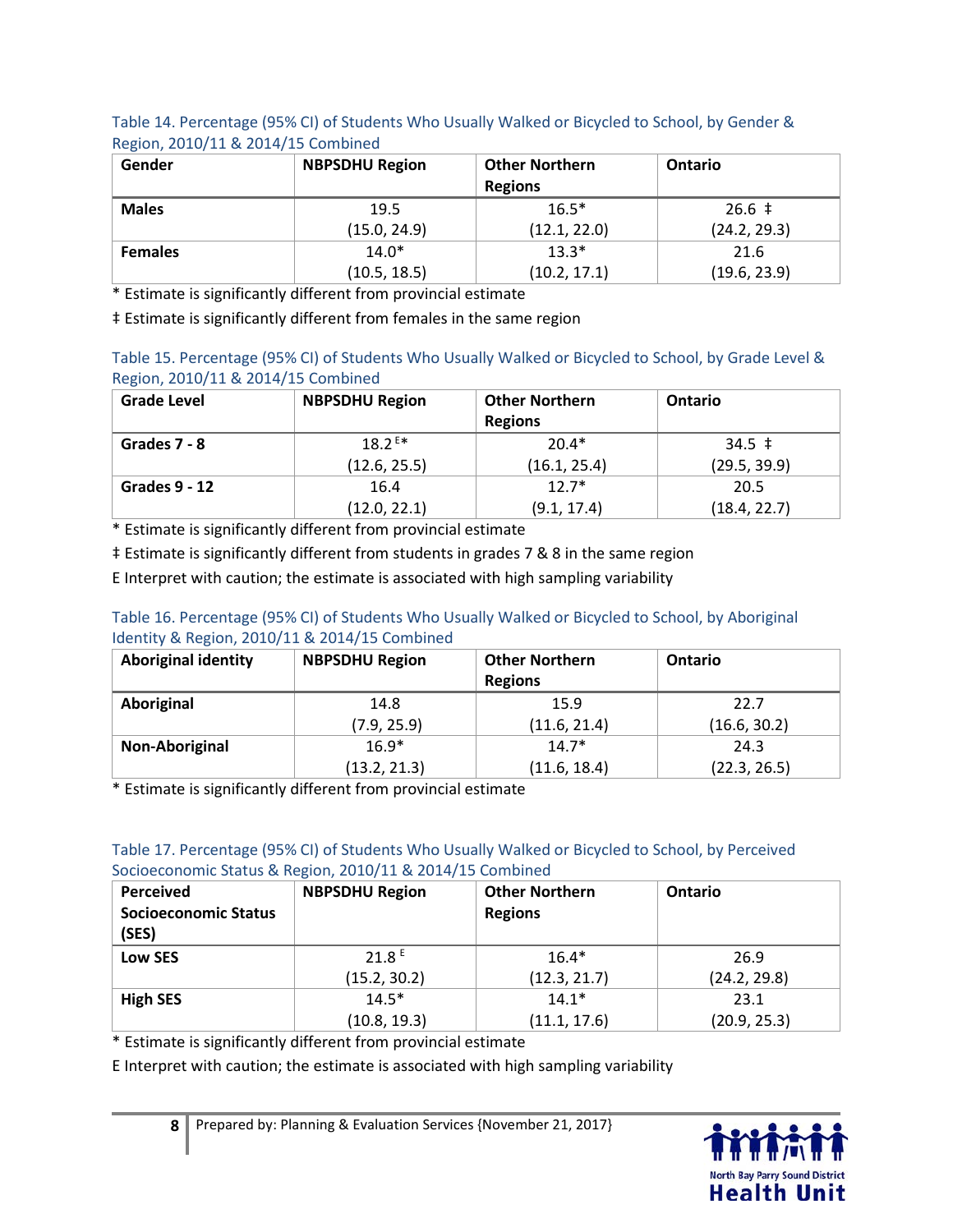| <b>Highest level of</b><br>maternal education<br>completed | <b>NBPSDHU Region</b> | <b>Other Northern</b><br><b>Regions</b> | Ontario      |
|------------------------------------------------------------|-----------------------|-----------------------------------------|--------------|
| <b>University</b>                                          | $17.1^E$ ‡            | $12.7*$                                 | 24.3         |
|                                                            | (11.8, 24.0)          | (9.2, 17.2)                             | (21.8, 27.1) |
| College                                                    | $12.8^E \text{+}$     | 15.9                                    | 21.4         |
|                                                            | (8.0, 19.6)           | (12.0, 20.9)                            | (18.7, 24.4) |
| <b>High school</b>                                         | F                     | 16.0 <sup>E</sup>                       | 22.7         |
|                                                            |                       | (9.6, 25.4)                             | (19.6, 26)   |
| Less than high school                                      | 48.8 $E$              | 22.6E                                   | 31.3         |
|                                                            | (25.6, 72.6)          | (14.7, 33.2)                            | (25.9, 37.3) |

Table 18. Percentage (95% CI) of Students Who Usually Walked or Bicycled to School, by Highest Level of Maternal Education Completed & Region, 2010/11 & 2014/15 Combined

\* Estimate is significantly different from provincial estimate

‡ Estimate is significantly different from students those whose mothers had completed less than a high school education, in the same region

E Interpret with caution; the estimate is associated with high sampling variability

F Estimate suppressed; too unreliable to be released

| Table 19. Percentage (95% CI) of Students Who Usually Walked or Bicycled to School, by Highest Level of |
|---------------------------------------------------------------------------------------------------------|
| Paternal Education Completed & Region, 2010/11 & 2014/15 Combined                                       |

| <b>Highest level of</b><br>paternal education<br>completed | <b>NBPSDHU Region</b> | <b>Other Northern</b><br><b>Regions</b> | Ontario      |
|------------------------------------------------------------|-----------------------|-----------------------------------------|--------------|
| <b>University</b>                                          | $19.5^E$              | 14.6                                    | 24.8         |
|                                                            | (12.2, 29.7)          | (11.1, 19.0)                            | (21.9, 27.8) |
| College                                                    | 15.9 <sup>E</sup>     | $12.6$ <sup>E*</sup>                    | 21.2         |
|                                                            | (10.6, 23.2)          | (8.9, 17.4)                             | (18.2, 24.5) |
| <b>High school</b>                                         | F                     | 14.9 <sup>E</sup>                       | 24.2         |
|                                                            |                       | (8.9, 23.9)                             | (21.0, 27.7) |
| Less than high school                                      | 19.4E                 | 14.5 <sup>E</sup>                       | 22.1         |
|                                                            | (11.0, 32.0)          | (9.5, 21.6)                             | (18.5, 26.2) |

\* Estimate is significantly different from provincial estimate

E Interpret with caution; the estimate is associated with high sampling variability

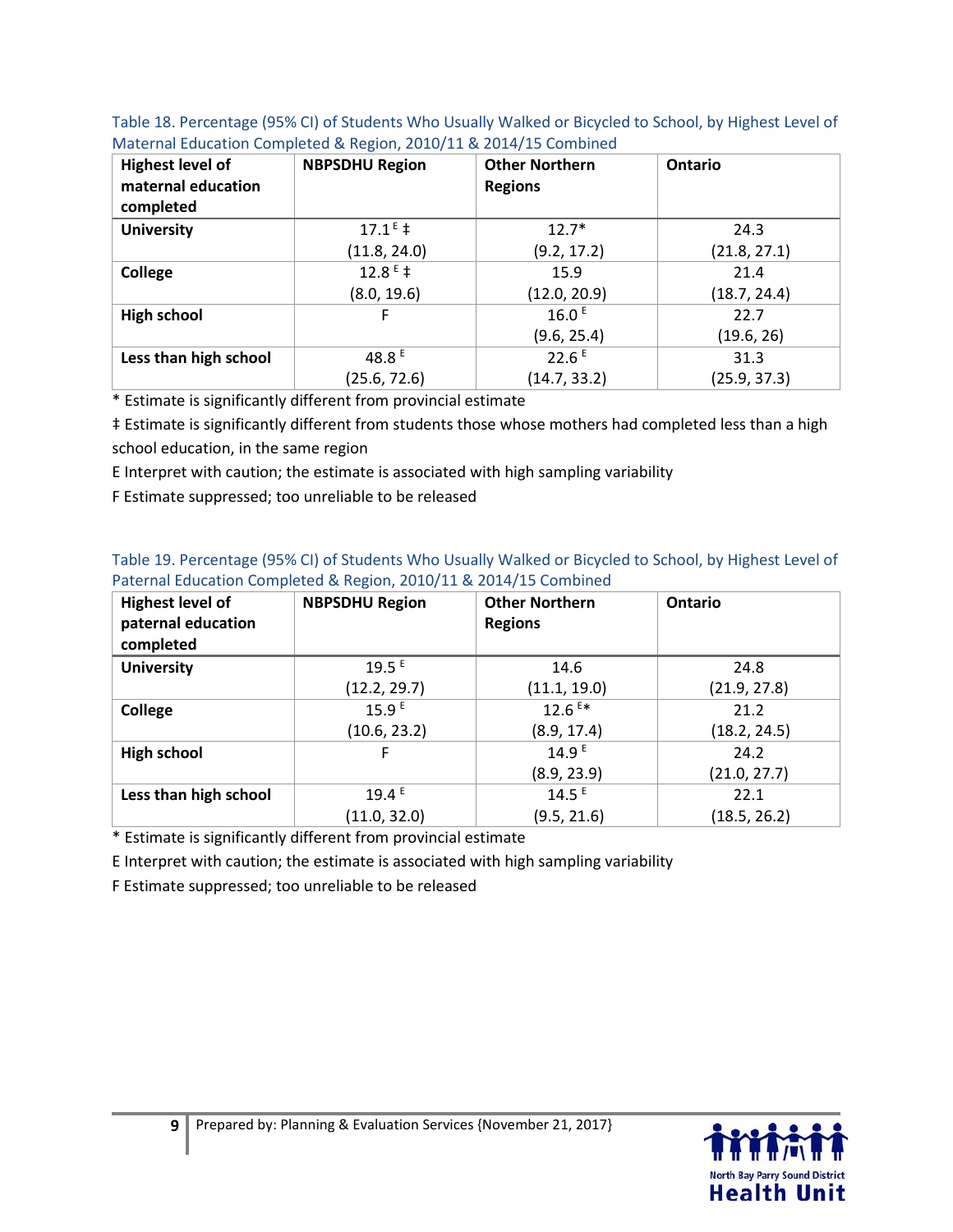## Sedentary Behaviour (Screen-Time)

Sedentary behaviour or screen-time is defined by hours spent on an average day over the previous seven days watching TV/movies, playing video/computer games, on a computer/tablet chatting, emailing, or surfing the Internet in their free time.

About a third of students in all three regions spent three to four hours using screens recreationally (Table 20). About six in ten students in our region spent an average of three or more hours on an average using screens recreationally (62.6%; 95% CI: 56.3-68.4), similar compared to students in other northern regions (60.1%; 95% CI: 54.8-65.1) and in Ontario (64.1%; 95% CI: 62.4-65.9).

The percentage of female students with an average of three or more hours a day of recreational screen time in the previous seven days has increased significantly in our region from 47.1% (95% CI: 41.7-52.6) in 2010/11 to 65.8% (95% CI: 59.2-71.8) in 2014/15. Likewise in Ontario, the percentages of females with three or more hours a day of recreational screen time increased significantly from 58.1% (95% CI: 54.8-61.4) in 2010/11 to 65.5% (95% CI: 63.2-67.8)

Data from 2010/11 & 2014/15 was combined to analyze sedentary behaviour (i.e., screen time) among selected demographic subgroups (Tables 21 through 26). In Ontario, about 73% of students whose mother had less than a high school education spent an average of three or more hours a day using screen time recreationally in the previous seven days, compared to 60% of students whose mother had a university level education (Table 25).

| Hours spent using   | <b>NBPSDHU Region</b> | <b>Other Northern</b> | Ontario      |
|---------------------|-----------------------|-----------------------|--------------|
| screen time         |                       | <b>Regions</b>        |              |
| recreationally      |                       |                       |              |
| <b>None</b>         | F                     | F                     | 0.9          |
|                     |                       |                       | (0.7, 1.2)   |
| Less than one hour  | 10.7 E                | 11.2                  | 8.1          |
|                     | (7.1, 15.9)           | (8.5, 14.6)           | (7.2, 9.1)   |
| One to two hours    | 26.6                  | 27.9                  | 26.9         |
|                     | (19.7, 34.9)          | (24.4, 31.6)          | (25.5, 28.3) |
| Three to four hours | 32.8                  | 34.1                  | 31.2         |
|                     | (26.7, 39.5)          | (29.1, 39.5)          | (29.7, 32.7) |
| Five to six hours   | 16.2                  | 12.9                  | 16.2         |
|                     | (12.1, 21.4)          | (9.4, 17.3)           | (15, 17.6)   |
| Seven or more hours | 8.8E                  | 9.5                   | 12.5         |
|                     | (5, 15.1)             | (7.3, 12.2)           | (11.3, 13.9) |
| <b>Not sure</b>     | 4.8 $E$               | 3.7 <sup>E</sup>      | 4.2          |
|                     | (3.3, 7)              | (2.4, 5.5)            | (3.6, 5)     |

Table 20. Percentage (95% CI) of Students by the Number of Hours They Spent Using Screens Recreationally on an Average Day in the Previous Seven Days, & Region, 2014/15

E Interpret with caution; the estimate is associated with high sampling variability

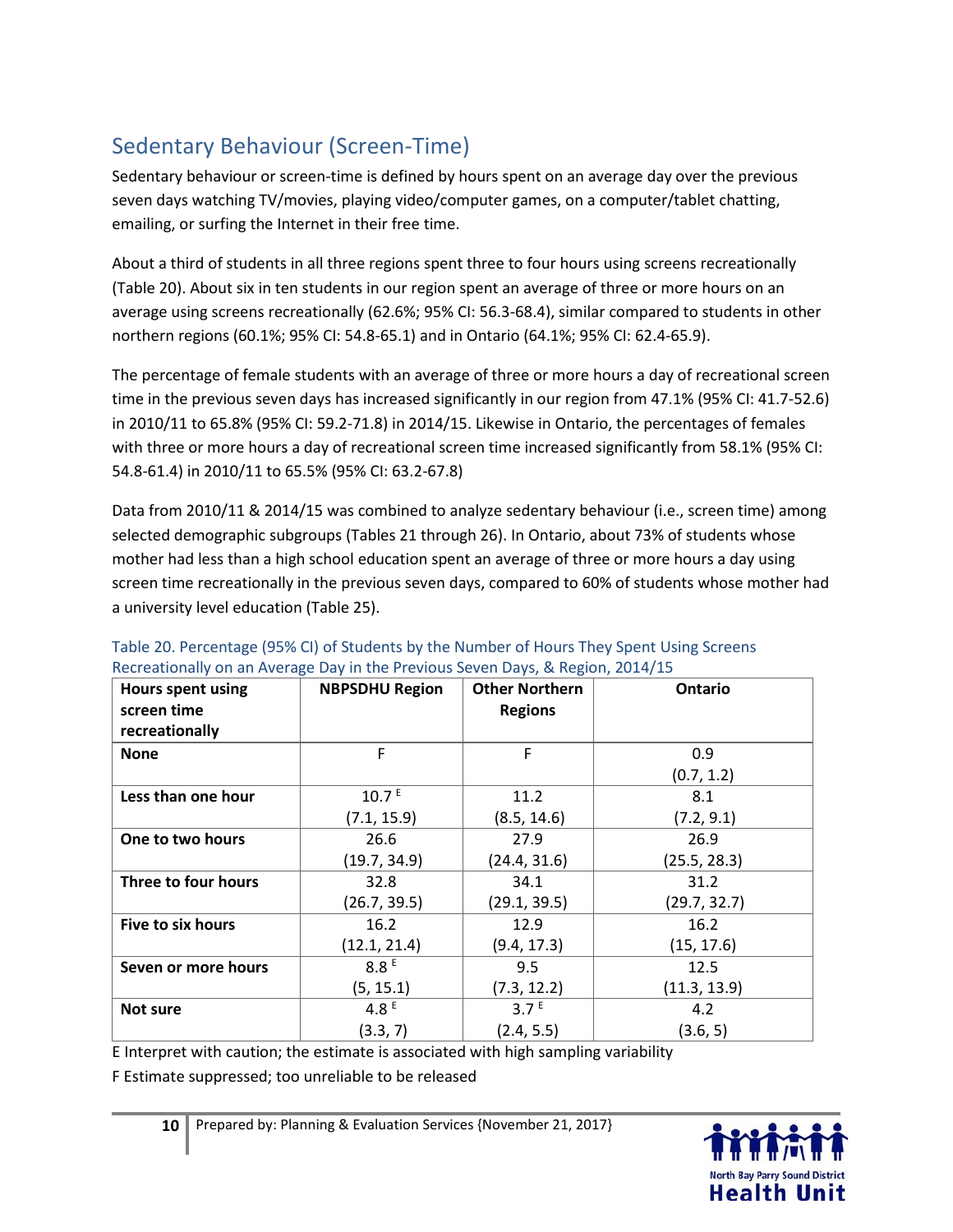| Table 21. Percentage (95% CI) of Students Who Spent an Average of Three or More Hours a Day Using |
|---------------------------------------------------------------------------------------------------|
| Screens Recreationally in the Previous Seven Days, by Gender & Region, 2010/11 & 2014/15 Combined |

| Gender         | <b>NBPSDHU Region</b> | <b>Other Northern</b><br><b>Regions</b> | Ontario      |
|----------------|-----------------------|-----------------------------------------|--------------|
| <b>Males</b>   | 61.2                  | $56.9*$                                 | 64.0         |
|                | (54.6, 67.3)          | (52.9, 60.8)                            | (62.3, 65.7) |
| <b>Females</b> |                       | 54.9                                    |              |
|                |                       | (49.7, 60.0)                            |              |

\* Estimate is significantly different from provincial estimate

U - Estimate for combined sample unavailable as estimate changed significantly between 2010/11 & 2014/15 school years

#### Table 22. Percentage (95% CI) of Students Who Spent an Average of Three or More Hours a Day Using Screens Recreationally in the Previous Seven Days, by Grade Level & Region, 2010/11 & 2014/15 **Combined**

| <b>Grade Level</b>   | <b>NBPSDHU Region</b> | <b>Other Northern</b><br><b>Regions</b> | <b>Ontario</b> |
|----------------------|-----------------------|-----------------------------------------|----------------|
| Grades 7 - 8         | 54.5                  | 47.2                                    | 54.1           |
|                      | (48.1, 60.7)          | (42.6, 52.0)                            | (51.8, 56.5)   |
| <b>Grades 9 - 12</b> | 60.1                  | $59.4 \pm$                              | $66.1 \;$ ‡    |
|                      | (54.7, 65.3)          | (54.1, 64.5)                            | (64.1, 68.0)   |

‡ Estimate is significantly different from students in grades 7 & 8 in the same region

Table 23. Percentage (95% CI) of Students Who Spent an Average of Three or More Hours a Day Using Screens Recreationally in the Previous Seven Days, by Aboriginal Identity & Region, 2010/11 & 2014/15 **Combined** 

| <b>Aboriginal identity</b> | <b>NBPSDHU Region</b> | <b>Other Northern</b><br><b>Regions</b> | <b>Ontario</b> |
|----------------------------|-----------------------|-----------------------------------------|----------------|
| Aboriginal                 | 52.9                  |                                         | 64.4           |
|                            | (43.1, 62.4)          |                                         | (56.5, 71.7)   |
| Non-Aboriginal             | 59.4                  | $55.3*$                                 | 62.9           |
|                            | (54.7, 64.0)          | (51.5, 59.2)                            | (61.3, 64.5)   |

\* Estimate is significantly different from provincial estimate

U - Estimate for combined sample unavailable as estimate changed significantly between 2010/11 & 2014/15 school years

Table 24. Percentage (95% CI) of Students Who Spent an Average of Three or More Hours a Day Using Screens Recreationally in the Previous Seven Days, by Perceived Socioeconomic Status & Region, 2010/11 & 2014/15 Combined

| Perceived<br><b>Socioeconomic Status</b><br>(SES) | <b>NBPSDHU Region</b> | <b>Other Northern</b><br><b>Regions</b> | Ontario      |
|---------------------------------------------------|-----------------------|-----------------------------------------|--------------|
| Low SES                                           | 58.8                  | $58.4*$                                 | 69.1         |
|                                                   | (50.0, 67.1)          | (51.2, 65.2)                            | (66.5, 71.7) |
| <b>High SES</b>                                   | 58.4                  | 55.1                                    | U            |
|                                                   | (52.8, 63.7)          | (51.5, 58.7)                            |              |